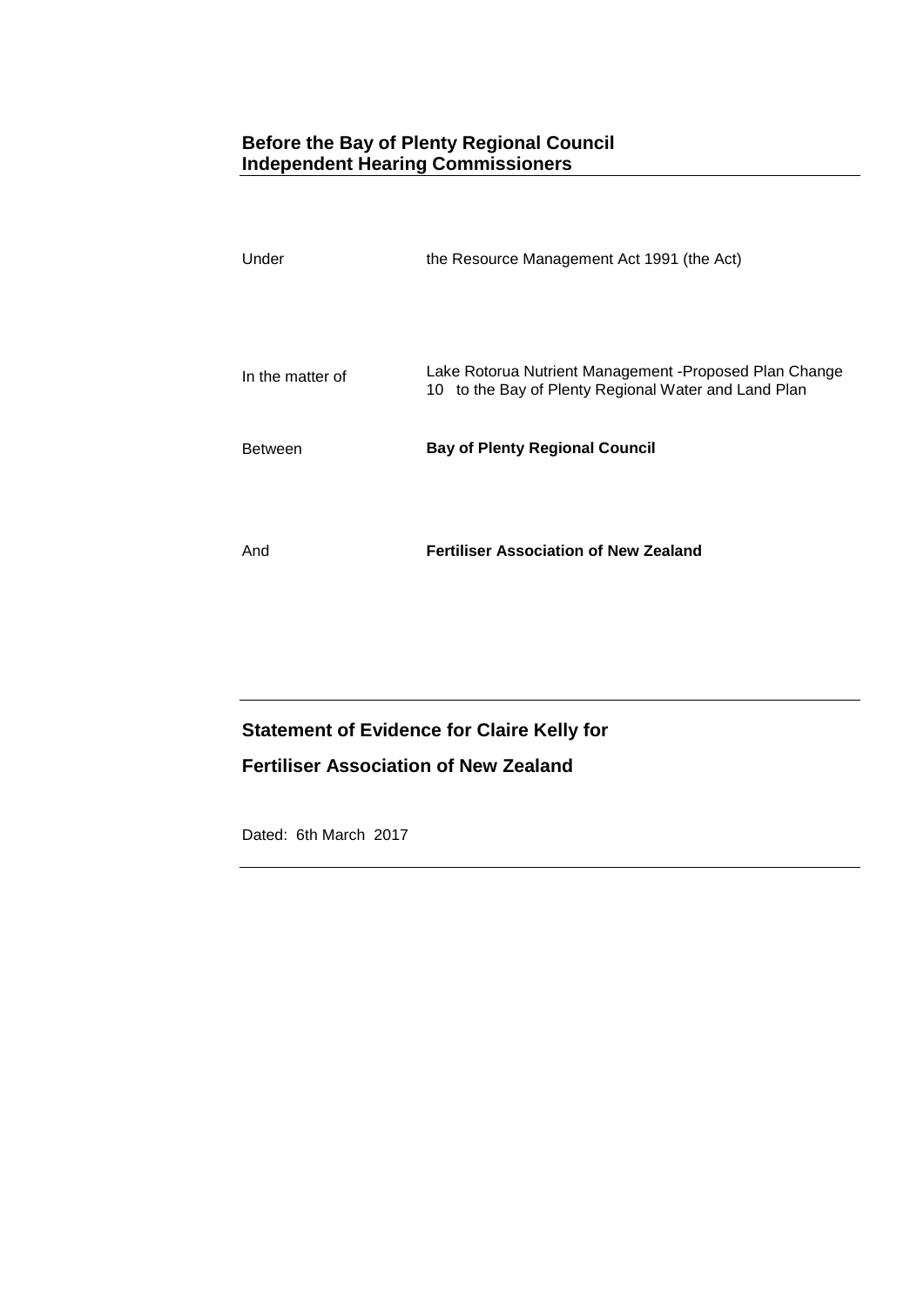# **About FANZ**

- 1 FANZ is a trade association representing the New Zealand manufacturers of superphosphate and nitrogen fertilisers. FANZ member companies are Ballance Agri-Nutrients Ltd and Ravensdown Limited. Both these companies are farmer co-operatives with some 45,000 farmer shareholders, and between them supply over 98% of all fertiliser used in New Zealand.
- 2 To promote good management practices, FANZ has funded training programmes, and developed codes of practice,information booklets and fact sheets. FANZ also funds research, partners with government on research and development projects and works closely with other organisations in the agricultural sector on industrygood issues. This includes funding for OVERSEER $^\circ$  as a one third owner, along with AgResearch and Ministry for Primary Industries. Management of OVERSEER was transitioned in 2016 to a new company structure, (OVERSEER Ltd). This includes the addition of two independent directors to provide an independent perspective on the management and on-going development of OVERSEER.
- 3 FANZ supports and encourages an environmentally responsible science-based approach to nutrient management and its regulation. FANZ member companies provide product that is critical to New Zealand farming systems along with research that supports both environmentally sustainable farming practices and government's export growth agenda. FANZ supports responsible nutrient management with interests and responsibility across all agricultural sectors, including dairy, sheep, beef, arable and horticulture.

### **OVERSEER**

- 4 OVERSEER® is an agricultural management tool which assists farmers and their advisers to examine nutrient use and movements within a farm system. It assists in decision making for nutrient use to optimise production and manage the risk of losses to the environment. It is a science based model that is regularly updated to incorporate improved science.
- 5 OVERSEER provides a long-term annual average estimate of nutrient cycling in a farm system. It does not provide for day to day management, but rather provides estimates for each of the pathways for nutrient sources and losses for a farm system. These assume the farm system is in a stable state of equilibrium and not undergoing transition from one system to another, or from one level of development to another. The estimates are presented as an overall annual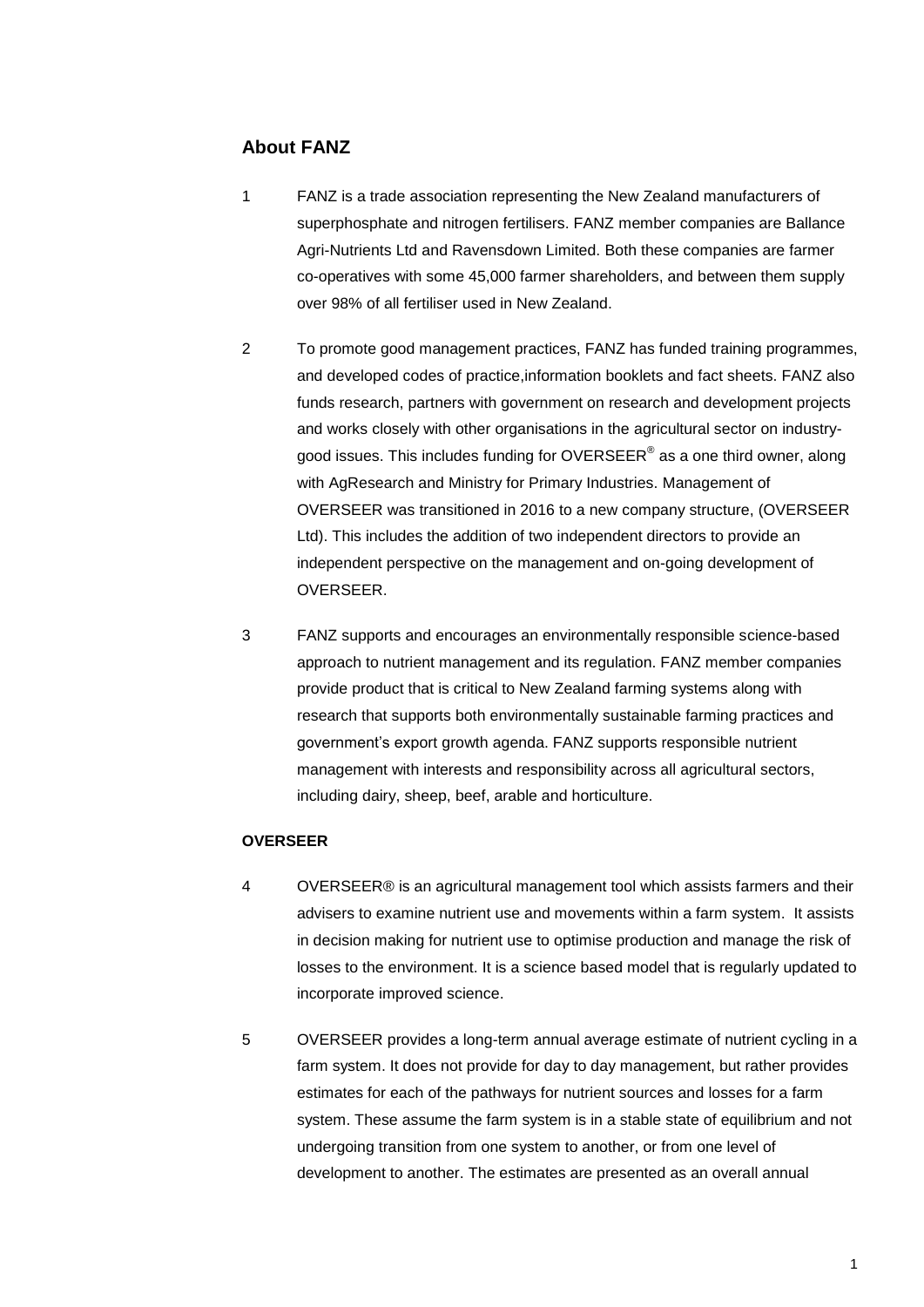average. These diffuse nutrient losses from farm systems cannot be measured. Modelling provides estimates of these nutrient movements and can be used to understand nutrient requirements to maintain soil fertility at its current levels and also to understand the relative change in nutrient losses under different scenarios for a farm system. (Nutrient losses include outputs to saleable product, the atmosphere or to surface runoff and leaching below the root zone).

6 Use of OVERSEER for critical evaluations, such as for regulation, requires qualified advisers who have a good understanding of the model's operations and underlying assumptions. It also requires standardised data inputs and a good understanding of farm systems and nutrient management.

#### **Nutrient Management Adviser Certification Programme**

- 7 For these reasons, the fertiliser industry funded Massey University to develop the intermediate and advanced 'Sustainable Nutrient Management in New Zealand Agriculture' courses which have become an industry standard for training of nutrient management advisers. This has now been taken further by FANZ, supporting and providing administrative services for the Nutrient Management Adviser Certification Programme (NMACP). In 2012, DairyNZ commissioned the assistance of the Fertiliser Association to establish the programme as part of a Ministry for Primary Industries' Primary Growth Partnership (PGP).
- 8 The NMACP was developed with the aim of building and upholding a transparent set of industry standards for nutrient management advisers to meet, so that they provide nationally consistent advice of the highest standard to farmers. The programme was developed with an Advisory Group, with pan sector representation, including regional council, university and primary sector representatives supporting recognised qualifications and ongoing proficiency of those who advise on nutrient use and management in the farming community. There is also an annual requirement to demonstrate currency in nutrient management with a framework for 'Continuing Professional Development' incorporated into the Nutrient Management Adviser Certification Programme.
- 9 There are currently over 155 certified nutrient management advisers throughout New Zealand.

#### **Code of Practice for Nutrient Management**

10 To support the responsible use of fertilisers, FANZ has developed the Code of Practice for Nutrient Management and publishes comprehensive information booklets on fertiliser use in New Zealand agriculture.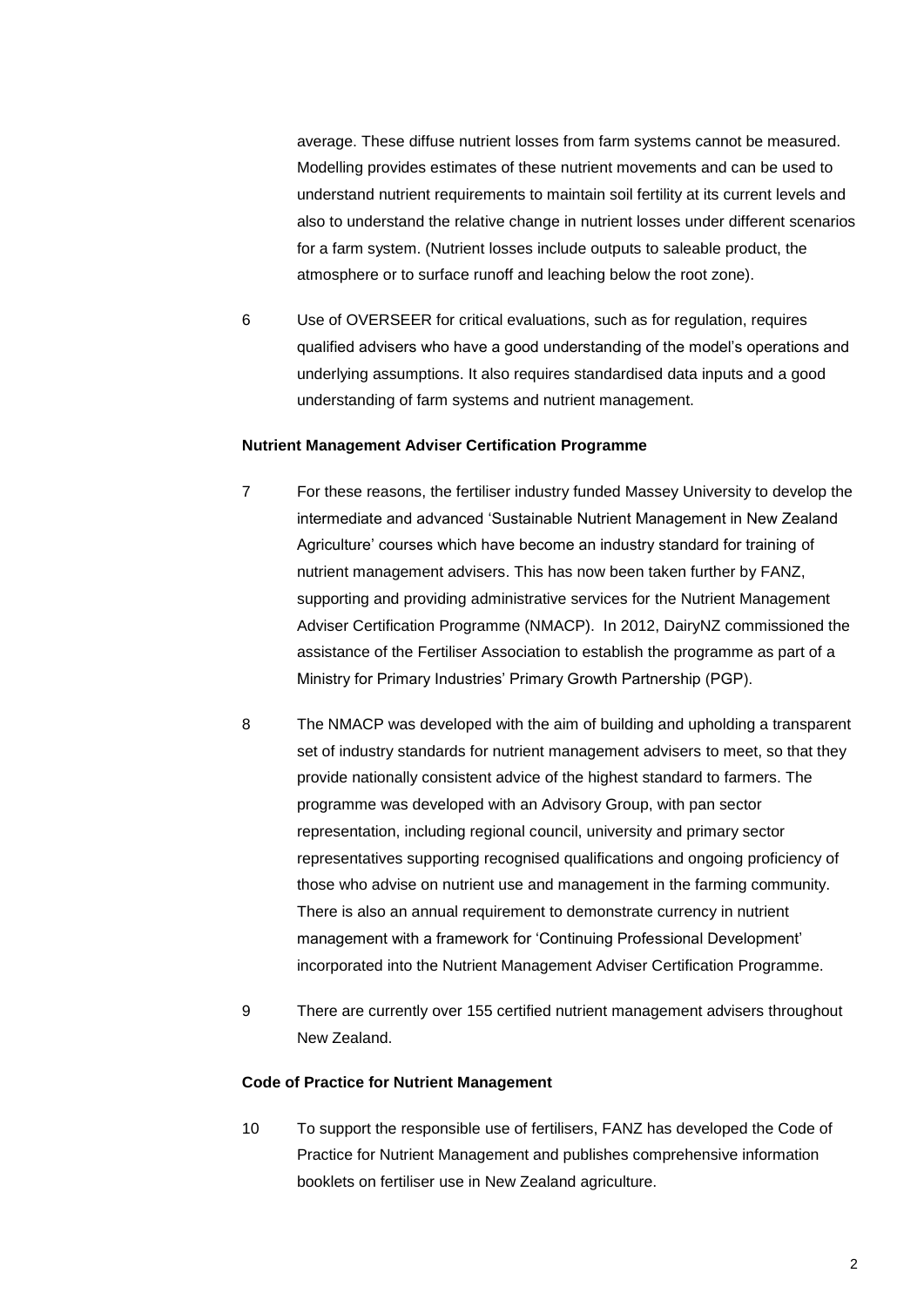### **FANZ's philosophy and approach**

- 11 FANZ's philosophy and pragmatic approach to nutrient management is the basis for its submission and further submission, and provides the context for the expert planning evidence.
- 12 FANZ takes a particular interest in regional policy statements and regional plans in terms of supporting provisions that enable the sustainable management of natural and physical resources, and ensuring any regulation of land use activities that may use fertilisers is appropriate and necessary.
- 13 The industry supports systems that provide flexibility for land users to engage appropriate tools and practices to responsibly apply appropriate farm system inputs required to meet commercially viable production while managing farm system losses. Indeed, this outcome is essential for the national and regional economy.
- 14 The fertiliser industry continually advocates for Policy and Plan processes which:
	- a. are output based, (i.e. targeting achievable environmental outcomes, as is consistent with the RMA, and not regulate inputs or production limits). FANZ recognises that developing output based measures requires significant resources and a scientific basis.
	- b. maintain flexibility and encourage innovation to avoid, remedy or mitigate environmental effects.
	- c. pursue Industry Good Management Practices, using:
		- Codes of Practice
		- Education programs
		- Incentives for adoption
	- d. encourage close collaboration and co-operation with industry bodies and sector representatives to find solutions to address land management issues
	- e. seek catchment based environmental targets and goals, which are consistent with National Policy Statement as well as current and future land use and development to provide for the communities economic, social and cultural well-being.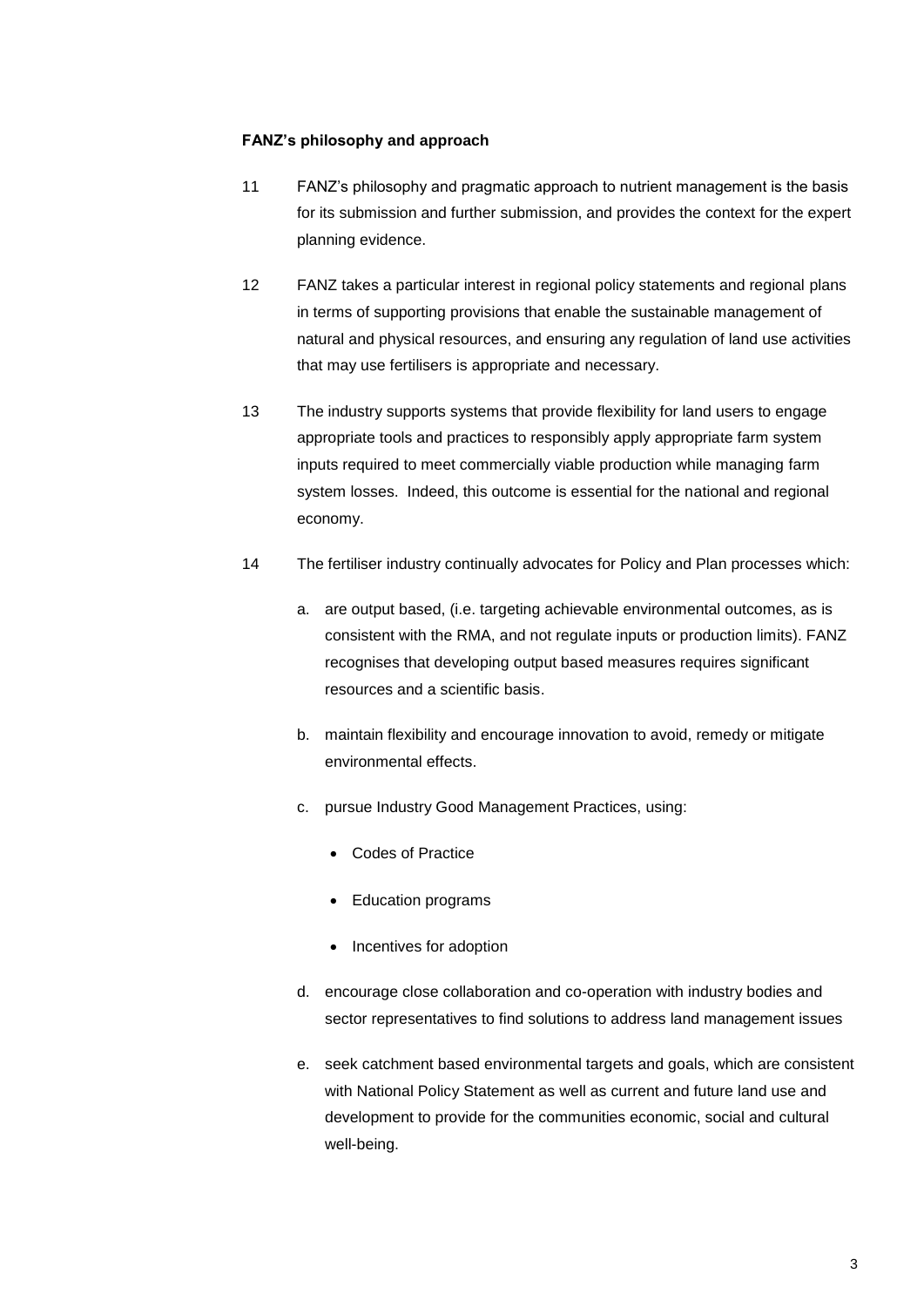- 15 Whilst FANZ supports output and effects based measures and efficient use of resources, it does not consider the nutrient use efficiency index to be an appropriate means of assessing farm performance or environmental risk. The index represents a ratio of nutrient outputs e.g. to saleable produce, relative to inputs. It may enable outputs and losses to increase while still meeting or improving on the 'efficiency' ratio. There is a commercial incentive to achieve nutrient use efficiency, but it must be weighed against other farm related goals. Provided the nutrient losses from a land use activity remain within accepted limits, the efficiency ratio should not be matter of regulatory control or interests, any more than (for example) labour efficiency or fuel efficiency. While the fertiliser industry supports the benefits of the efficient use of nutrients, it is not an effects based measure in terms of addressing risks to water quality.
- 16 FANZ supports effects based measures, based on losses from the farm system. Losses cannot be measured directly and the use of OVERSEER $^{\circ}$  provides for the management of discharges by way of estimating annual average inputs and outputs of nutrients per hectare per year.

## **Use of OVERSEER ® in regulation**

17 FANZ considers the document '*Using OVERSEER® in Regulation - technical resources and guidance for the appropriate and consistent use of OVERSEER by regional councils, August 2016*' provides useful guidance. It discusses the issue and complexity of managing different and changing versions of OVERSEER $^{\circ}$ . It considers the use of a mechanism outside of, but linked to, the plan to minimise the impact of OVERSEER $^\circ$  version changes on regional rule thresholds, but recognises that (as at July 2016) there is no case law on this type of linked external mechanism. An example of a mechanism for accommodating version change in a nutrient threshold has been proposed in Bay of Plenty Plan Change 10 with 'reference files'. A similar approach is taken in Plan Change 3 to the Canterbury Land and Water Regional Plan. Numeric thresholds in kg N/ha/year are used to denote, for example, maximum loss rates. When a new version of OVERSEER® is released, a suite of OVERSEER® files (>90 files) that are considered to be representative are re-run and the average percentage difference between versions is applied to the nutrient threshold for flexibility cap, and maximum cap, and in turn the catchment load limits.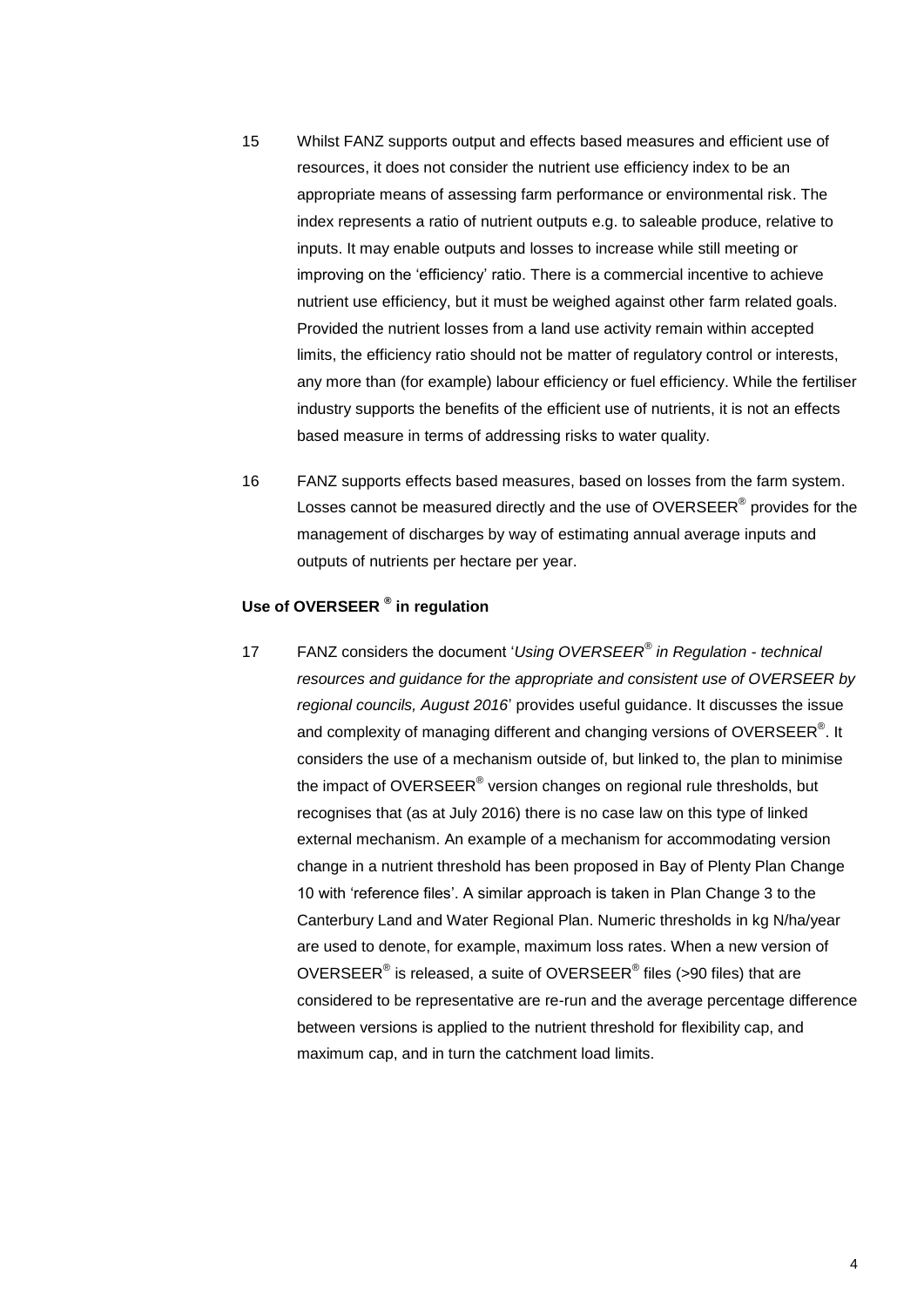- 18 The document "Using OVERSEER in regulation' acknowledges the value of reference files and not relying solely on one threshold condition for resource consents $^1$ .
- 19 With all models there are levels of uncertainty. Uncertainty increases with poor quality data inputs, Hence, OVERSEER® requires the appropriate use of 'good quality' data. Some of the 'uncertainty' arising from seasonal variation and consequential adjustments in farm practice can be overcome by using independent parallel sources of information and averaging data over a number of years to minimise variance. The document 'Using OVERSEER $^{\circledast}$  in Regulation' suggests that a rolling average of a minimum of the previous 3-5 years of OVERSEER $^{\circ}$  outputs should generally be used to provide a less variable and more meaningful indication of long-term nutrient loss from a farm system. A practical example is Bay of Plenty Regional Council who agreed to estimate an average nitrogen loss over 3 consecutive years for livestock farming systems and 7 years for cropping systems due to the greater variability across crop rotations. This approach is supported by FANZ.
- 20 FANZ disagrees, however, with the document 'Using OVERSEER $^{\circ}$  in Regulation' where it implies that prohibited activity status may apply where there is a robust OVERSEER® version management mechanism.
- 21 While there is an uncertainty factor associated with nutrient loss estimates derived by OVERSEER, there is most likely a greater uncertainty in catchment modelling and even greater uncertainty in attenuation due to very little being known about attenuation factors. Therefore, the environmental impact of a mild variation in farm N loss estimates, relative to the uncertainties at catchment scale modelling, is likely to be small and uncertain.
- 22 For the farm systems, where the decision for permitted activity at farm scale is based on OVERSEER, the environmental risk associated with this uncertainty is small relative to the benefits of estimating farm system nutrient flows. However, that is not the case for decisions on prohibited activity status. Decisions being made on prohibited activity based on an OVERSEER value which might only be different by 1-2 kg N /ha/yr introduces potentially very significant economic and social costs, with very uncertain environmental benefits.
- 23 In saying that 'Prohibited Activity' status is inappropriate for a mild exceedance of the N loss limit, it might be considered appropriate for a gross exceedance (e.g. + 10 or 20 kg N/ha/yr above the modelled acceptable limit - but if written into the

-

<sup>1</sup> (page 39, Recommendation- resource consent conditions)